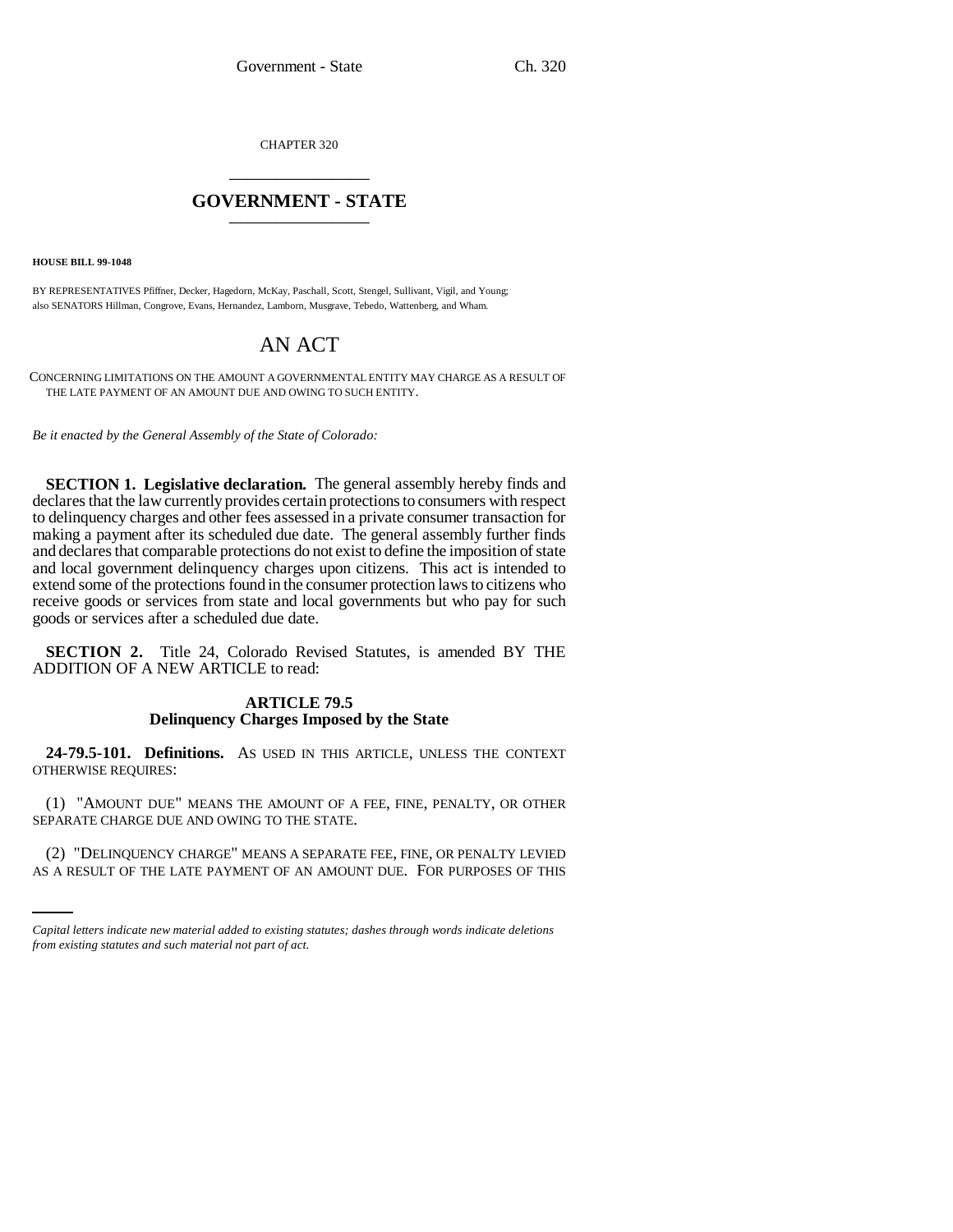#### Ch. 320 Government - State

ARTICLE, A DELINQUENCY CHARGE SHALL NOT INCLUDE ANY FEE, FINE, OR OTHER PENALTY IMPOSED:

(a) IN ACCORDANCE WITH THE EXPRESS TERMS OF A WRITTEN CONTRACTUAL PROVISION;

(b) AS A RESULT OF THE LATE PAYMENT OF A TAX;

(c) BY A STATE, COUNTY, MUNICIPAL, OR OTHER COURT;

(d) AS A RESULT OF A CHECK, DRAFT, OR ORDER FOR THE PAYMENT OF MONEY THAT IS NOT PAID UPON PRESENTMENT;

(e) IN CONNECTION WITH THE UNLAWFUL STOPPING, STANDING, OR PARKING OF A MOTOR VEHICLE;

(f) BY A PUBLIC LIBRARY UPON OVERDUE, DAMAGED, OR DESTROYED MATERIALS; AND

(g) BY A LOCAL LIQUOR LICENSING AUTHORITY PURSUANT TO ARTICLE 47 OF TITLE 12, C.R.S.

(3) "STATE" SHALL HAVE THE SAME MEANING AS DEFINED IN SECTION 11-54-102 (12), C.R.S.

**24-79.5-102. Delinquency charges.** (1) NOTWITHSTANDING ANY OTHER PROVISION TO THE CONTRARY, THE STATE SHALL NOT IMPOSE A DELINQUENCY CHARGE EXCEPT AS PROVIDED IN THIS SECTION.

(2) NO DELINQUENCY CHARGE MAY BE COLLECTED BY THE STATE ON ANY AMOUNT DUE THAT IS PAID IN FULL WITHIN FIVE DAYS AFTER THE SCHEDULED DUE DATE.

(3) NO DELINQUENCY CHARGE SHALL EXCEED FIFTEEN DOLLARS OR UP TO FIVE PERCENT PER MONTH, OR FRACTION THEREOF, NOT TO EXCEED A TOTAL OF TWENTY-FIVE PERCENT OF THE AMOUNT DUE, WHICHEVER IS GREATER.

(4) NO MORE THAN THE AMOUNT SET FORTH IN SUBSECTION (3) OF THIS SECTION SHALL BE COLLECTED BY THE STATE ON ANY AMOUNT DUE REGARDLESS OF THE PERIOD OF TIME DURING WHICH THE AMOUNT DUE REMAINS IN DEFAULT.

(5) IN THE EVENT THAT AN AMOUNT DUE IS ONE OF A SERIES OF PAYMENTS TO BE MADE TOWARD THE SATISFACTION OF A SINGLE FEE, FINE, PENALTY, OR OTHER CHARGE ASSESSED BY THE STATE, NO MORE THAN THE AMOUNT SET FORTH IN SUBSECTION (3) OF THIS SECTION SHALL BE COLLECTED BY THE STATE ON ANY ONE OF SUCH PAYMENTS REGARDLESS OF THE PERIOD OF TIME DURING WHICH THE PAYMENT REMAINS IN DEFAULT.

(6) NO INTEREST SHALL BE ASSESSED ON A DELINQUENCY CHARGE.

(7) NOTHING IN THIS SECTION SHALL BE CONSTRUED TO PROHIBIT THE STATE FROM CHARGING INTEREST ON AN AMOUNT DUE. IN NO EVENT SHALL SUCH INTEREST BE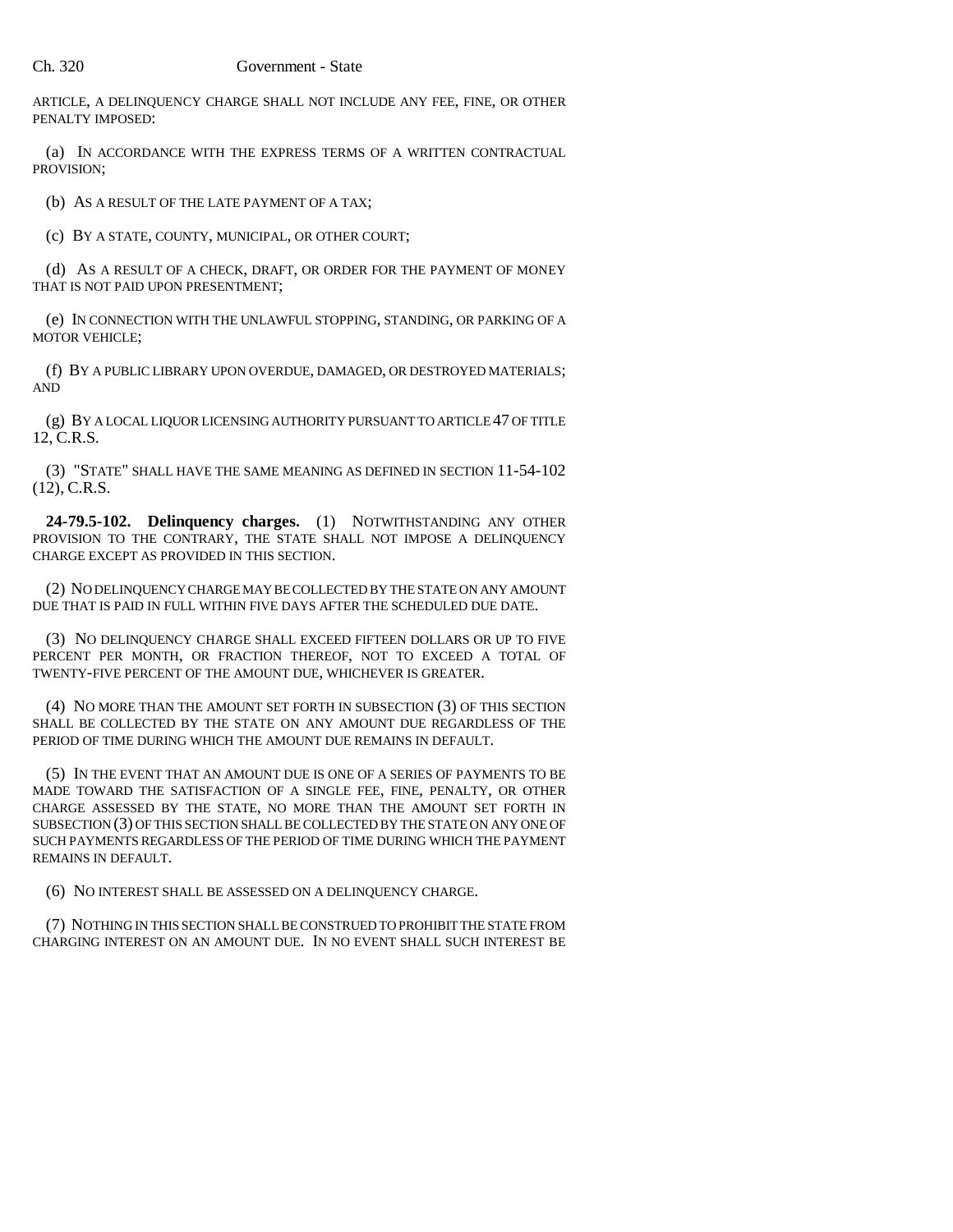CHARGED UPON A DELINQUENCY CHARGE OR ANY AMOUNT OTHER THAN THE AMOUNT DUE. IN NO EVENT SHALL ANY SUCH INTEREST CHARGE EXCEED AN ANNUAL PERCENTAGE RATE OF EIGHTEEN PERCENT OR THE EQUIVALENT FOR A LONGER OR SHORTER PERIOD OF TIME.

(8) NOTHING IN THIS SECTION SHALL BE CONSTRUED TO PROHIBIT THE STATE FROM RECOVERING THE COSTS OF COLLECTION, INCLUDING BUT NOT LIMITED TO DISCONNECTION OR RECONNECTION FEES OR PENALTIES ASSESSED WHERE FRAUD IS INVOLVED.

**SECTION 3.** Article 1 of title 29, Colorado Revised Statutes, is amended BY THE ADDITION OF A NEW PART to read:

#### PART 11 LOCAL GOVERNMENT DELINQUENCY CHARGES

**29-1-1101. Definitions.** AS USED IN THIS PART 11, UNLESS THE CONTEXT OTHERWISE REQUIRES:

(1) "AMOUNT DUE" MEANS THE AMOUNT OF A FEE, FINE, PENALTY, OR OTHER SEPARATE CHARGE DUE AND OWING TO A LOCAL GOVERNMENT.

(2) "DELINQUENCY CHARGE" MEANS A SEPARATE FEE, FINE, OR PENALTY LEVIED AS A RESULT OF THE LATE PAYMENT OF AN AMOUNT DUE. FOR PURPOSES OF THIS PART 11, A DELINQUENCY CHARGE SHALL NOT INCLUDE ANY FEE, FINE, OR OTHER PENALTY IMPOSED:

(a) IN ACCORDANCE WITH THE EXPRESS TERMS OF A WRITTEN CONTRACTUAL PROVISION;

(b) AS A RESULT OF THE LATE PAYMENT OF A TAX;

(c) BY A STATE, COUNTY, MUNICIPAL, OR OTHER COURT;

(d) AS A RESULT OF A CHECK, DRAFT, OR ORDER FOR THE PAYMENT OF MONEY THAT IS NOT PAID UPON PRESENTMENT;

(e) IN CONNECTION WITH THE UNLAWFUL STOPPING, STANDING, OR PARKING OF A MOTOR VEHICLE;

(f) BY A PUBLIC LIBRARY UPON OVERDUE, DAMAGED, OR DESTROYED MATERIALS; AND

(g) BY A LOCAL LIQUOR LICENSING AUTHORITY PURSUANT TO ARTICLE 47 OF TITLE 12, C.R.S.

(3) "LOCAL GOVERNMENT" SHALL HAVE THE SAME MEANING AS DEFINED IN SECTION 29-1-602 (5) (a).

**29-1-1102. Delinquency charges.** (1) NOTWITHSTANDING ANY OTHER PROVISION TO THE CONTRARY, NO LOCAL GOVERNMENT SHALL IMPOSE A